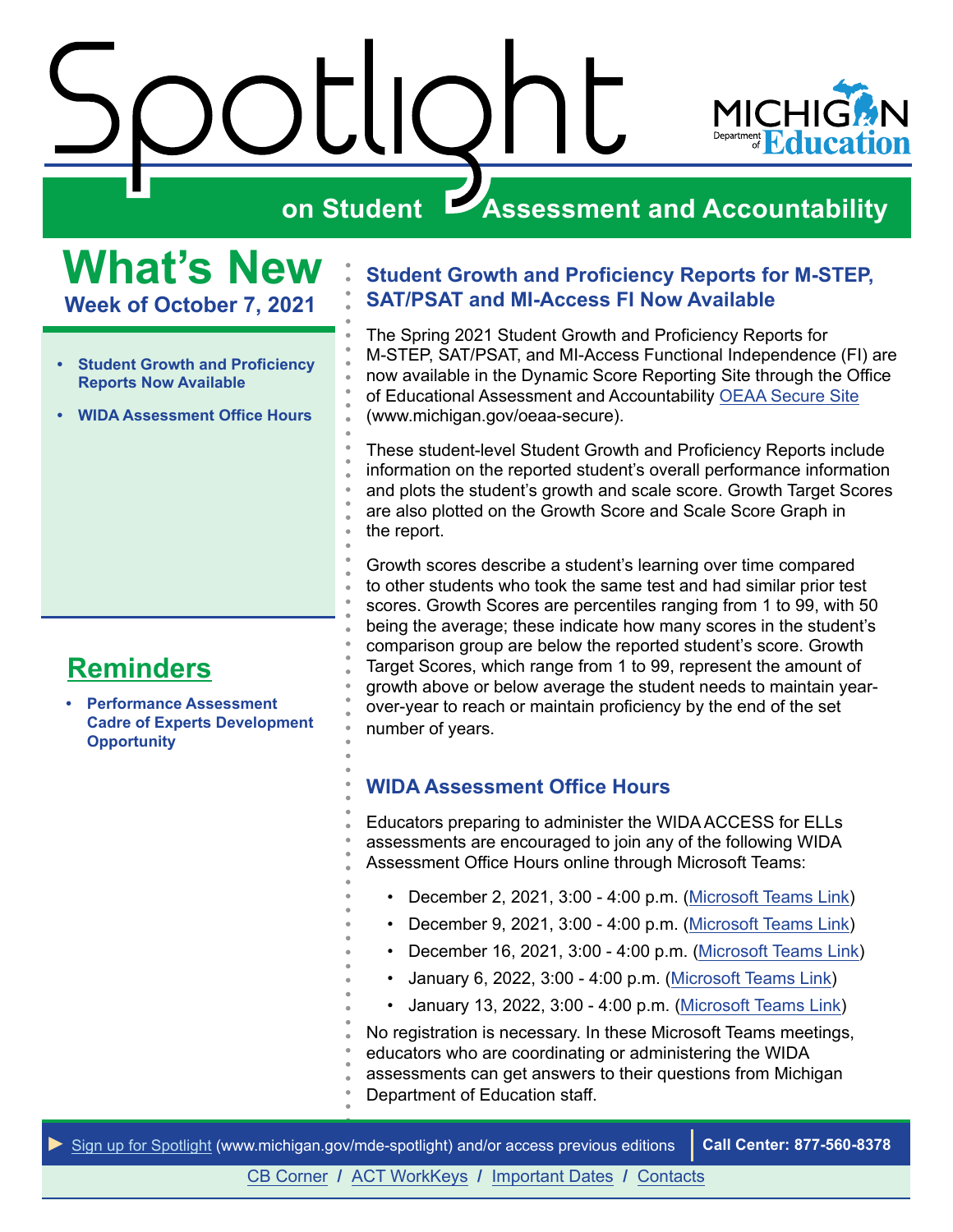October 7, 2021

<span id="page-1-0"></span>

#### **Performance Assessment Cadre of Experts Development Opportunity**

Join the Office of Educational Assessment and Accountability as we work with the Michigan Assessment Consortium to develop performance

assessments aligned to Michigan's academic standards and model competencies in mathematics and English language arts (ELA) in grades 3-8.



Preferred candidates for the Performance Assessment Cadre of Experts:

- have experience teaching in mathematics or ELA, in at least one of these grade spans: grades 3-5, and grades 6-8
- have experience with/understanding of Michigan academic standards
- work in either general or special education; educators with experience outside of general education or who work with students with disabilities are enthusiastically encouraged to apply.

You will have opportunities to:

- learn about the Michigan model competencies for mathematics and ELA
- develop performance assessments and rubrics
- collaborate with colleagues from other districts
- practice using a rubric and calibrating the scoring of performance assessments
- participate in a research agenda focused on measuring student competencies through performance assessments
- (pending) earn up to 50 SCECH credits; stipends will also be available based on time and completed products.

Participants are expected to attend and contribute to approximately 50 hours of job-embedded facilitated professional learning and assessment development over the 2021-22 academic year. Virtual sessions will last approximately two hours every 2-3 weeks, beginning at the end of October.

If you are interested in participating, submit your resume in an email to [mde-oeaa@michigan.go](mailto:mde-oeaa%40michigan.gov?subject=Performance%20Assessment%20Cadre%20of%20Experts)[v,](mailto:mde-oeaa@michigan.gov) using the subject line "Performance Assessment Cadre of Experts."

**Call Center: 877-560-8378** (select appropriate option) for assistance with assessment or accountability issues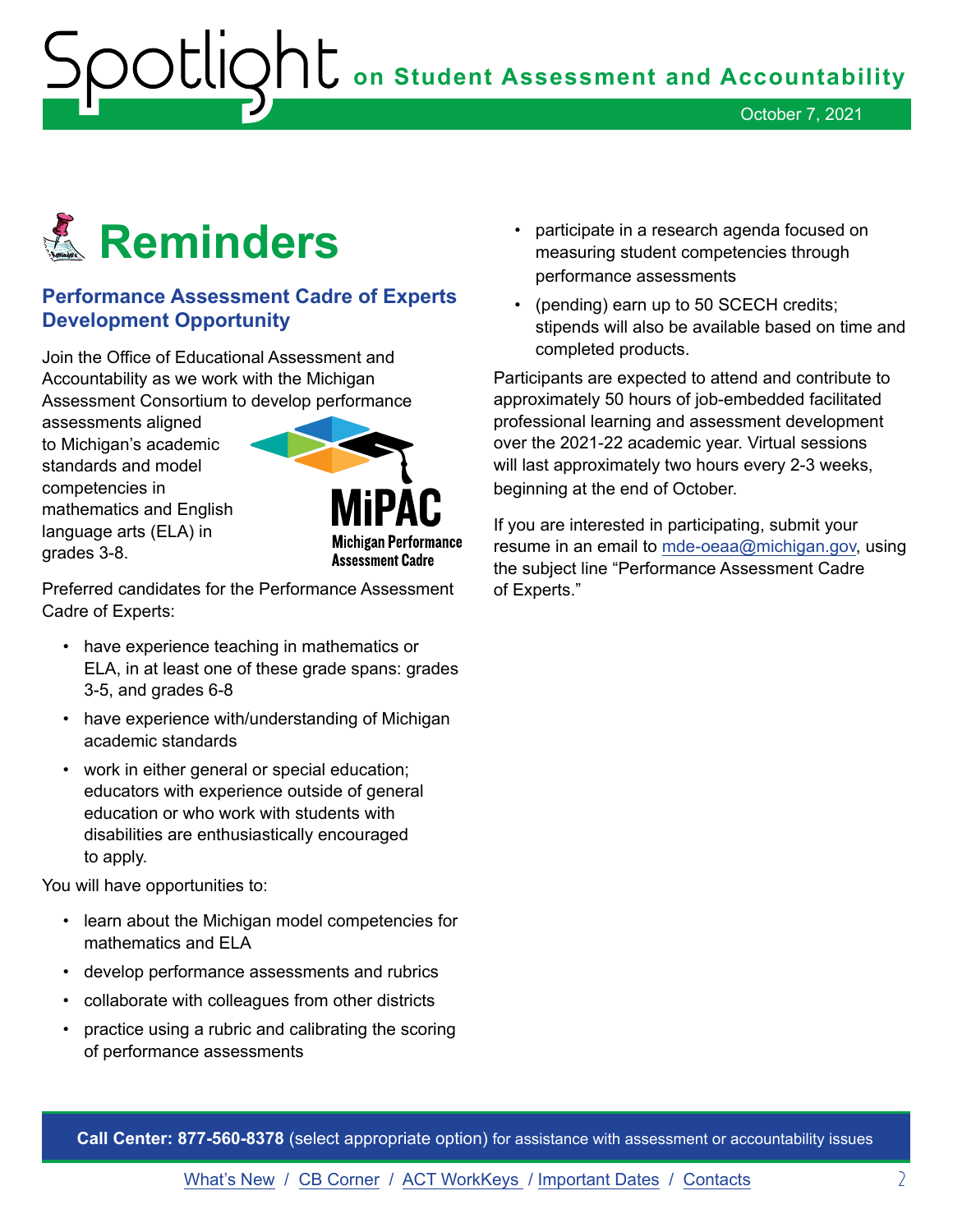October 7, 2021

# <span id="page-2-0"></span>**CB CB**

*Information on SAT*®*, PSAT*™ *8/9, and PSAT*™*10 provided by the College Board* 

#### **Questions about Fall SAT, PSAT 8/9, or PSAT 10?**

- Call the Michigan Educator Hotline: 866-870-3127 (select Option 1)
- Email: [michiganadministratorsupport@](mailto:michiganadministratorsupport%40collegeboard.org?subject=) [collegeboard.org](mailto:michiganadministratorsupport%40collegeboard.org?subject=)

# **WHAT'S NEW**

- Preparations for the Spring 2022 SAT with Essay, PSAT 8/9, and PSAT 10 will begin the first week of November. More information will be available in the October 28 edition of the Spotlight on Student Assessment and Accountability online newsletter.
	- » The Essay will be required for all students taking the Michigan-provided SAT in Spring 2022.
	- » The Spring 2022 SAT with Essay, PSAT 8/9, and PSAT 10 will continue to be administered in the paper/pencil mode.
- Off-site testing information will be available in the upcoming October 21 edition of the Spotlight online newsletter. Coordinators will no longer need to indicate where off-site testing is taking place, but only how many off-site locations are expected to be used.

# **REMINDER**

Ensure that students are administered the appropriate Fall 2021 assessment. Students in Grade 9 must only take the PSAT 8/9; those in Grades 10 and 11 must take the PSAT/NMSQT; and Grade 12 students must take the SAT for the administration to be paid for by the Michigan Department of Education. Fifth-year seniors are not eligible to test in Fall 2021.

Test coordinators must read the manuals carefully, as testing policies in the fall and spring (for state accountability testing) are different, especially with regards to testing students with accommodations. We highly recommend coordinators take the online training courses for each assessment; the training can be accessed at [www.collegeboard.org/ptat.](http://www.collegeboard.org/ptat)

**Note:** Completion of training for Fall 2021 testing does not count toward training for Spring 2022 testing.

**Call Center: 877-560-8378** (select appropriate option) for assistance with assessment or accountability issues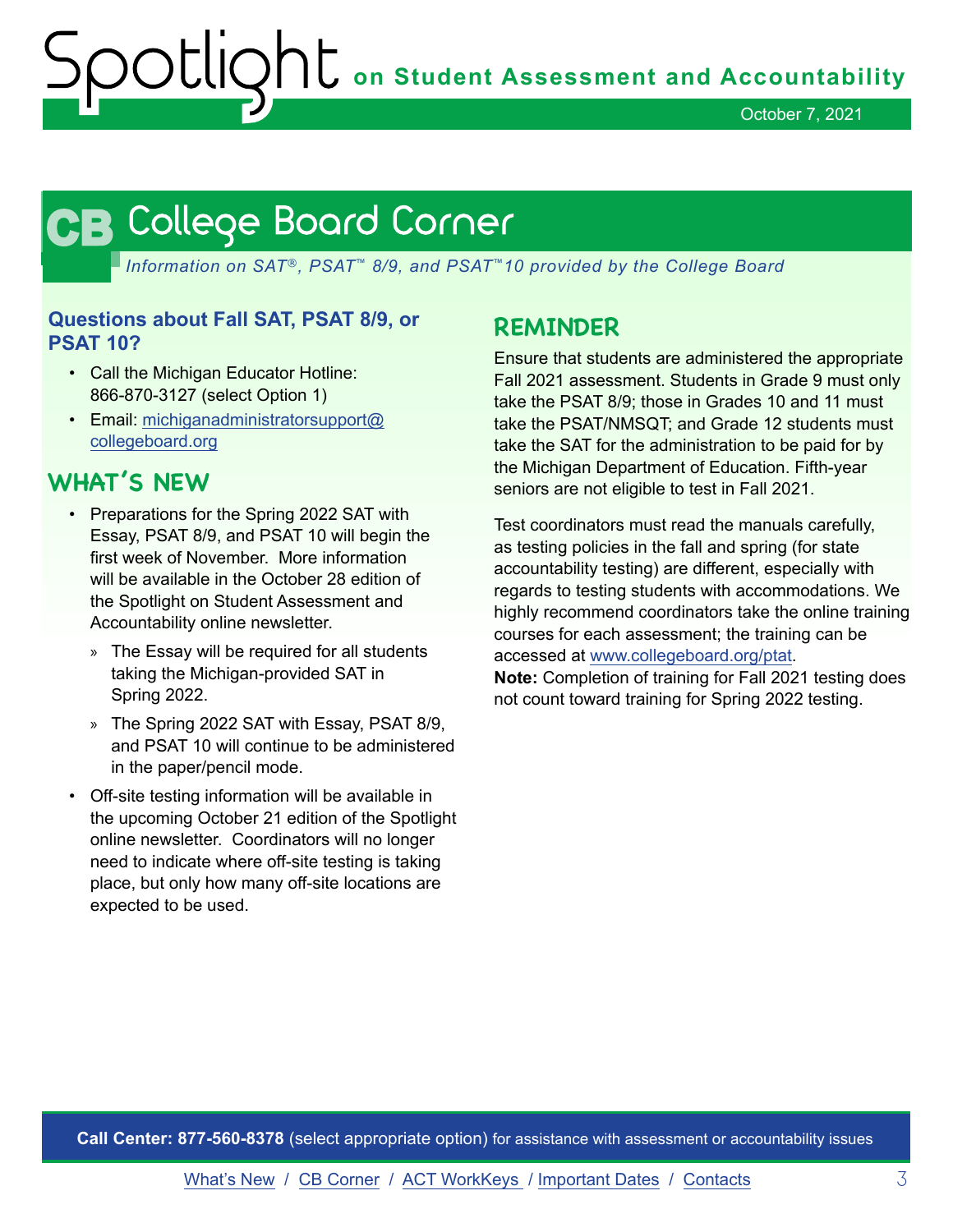October 7, 2021

# <span id="page-3-0"></span>**® ®**

# **What's New**

#### **Updating EEM Contact Information**

An important first step in preparing for the Spring 2022 ACT WorkKeys assessments is to ensure that the correct contact name, email address, phone number, and mailing address (cannot be a post office box) of your building/school's WorkKeys Test Coordinator is listed in the [Educational Entity Master](http://www.michigan.gov/eem)  (EEM) (<www.michigan.gov/eem>).

**Note:** Ensuring that the WorkKeys Test Coordinator contact information is accurate must be done for each school in the district, not just for the district-level information.

ACT uses the information in the EEM to call and send emails to the Workkeys Test Coordinators, and to ship test materials to the appropriate locations. Inaccurate information will result in critical information not being received in a timely manner, resulting in key deadlines being overlooked and delays in the receipt of test materials.

If the information in the EEM for your building/school is inaccurate, contact your authorized district EEM user to update it no later than **Friday, October 8, 2021** to ensure your school receives the necessary information to start the Manage Participation process in November.

School Contact page on the OEAA Secure Site **Note:** Updating EEM information can only be done by the district's authorized EEM user. If you are not sure who your authorized EEM user is, use the District and (<www.michigan.gov/oeaa-secure>) to retrieve their name and contact information.

- Instructions for using the District and School Contact page are available at [www.michigan.](http://www.michigan.gov/securesitetraining)  [gov/securesitetraining](http://www.michigan.gov/securesitetraining) under the Miscellaneous section.
- Nonpublic schools: Call 517-241-5385 or email [nonpublicschools@michigan.gov t](mailto:nonpublicschools%40michigan.gov%20?subject=Update%20to%20EEM)o update your information in the EEM.

An article in the September 2, 2021 Spotlight — [It's](https://www.michigan.gov/documents/mde/Spotlight_9-02-21_734500_7.pdf)  [Time to Ensure School and District Contacts Are](https://www.michigan.gov/documents/mde/Spotlight_9-02-21_734500_7.pdf)  [Updated in the Educational Entity Master \(EEM\)](https://www.michigan.gov/documents/mde/Spotlight_9-02-21_734500_7.pdf)  contains additional information on why this review/ update is needed, as well as the list of contacts to be reviewed.

#### **Contacting ACT**

If you have questions, you may:

- 1. contact ACT via the [Contact Us web page](mailto:www.act.org/aap/state/contact.html?subject=) (<www.act.org/aap/state/contact.html>)
- 2. call ACT at 800-553-6244 between 9:30 a.m. and 6 p.m. ET
	- » standard time: ext. 2800
	- » accommodations: ext. 1788
- 3. email accommodations questions to [ACTStateAccoms@act.org](mailto:ACTStateAccoms%40act.org?subject=Requesting%20Assistance)

**Call Center: 877-560-8378** (select appropriate option) for assistance with assessment or accountability issues

[What's New](#page-0-0) / [CB Corner](#page-2-0) / ACT WorkKeys / [Important Dates](#page-4-0) / [Contacts](#page-5-0) 4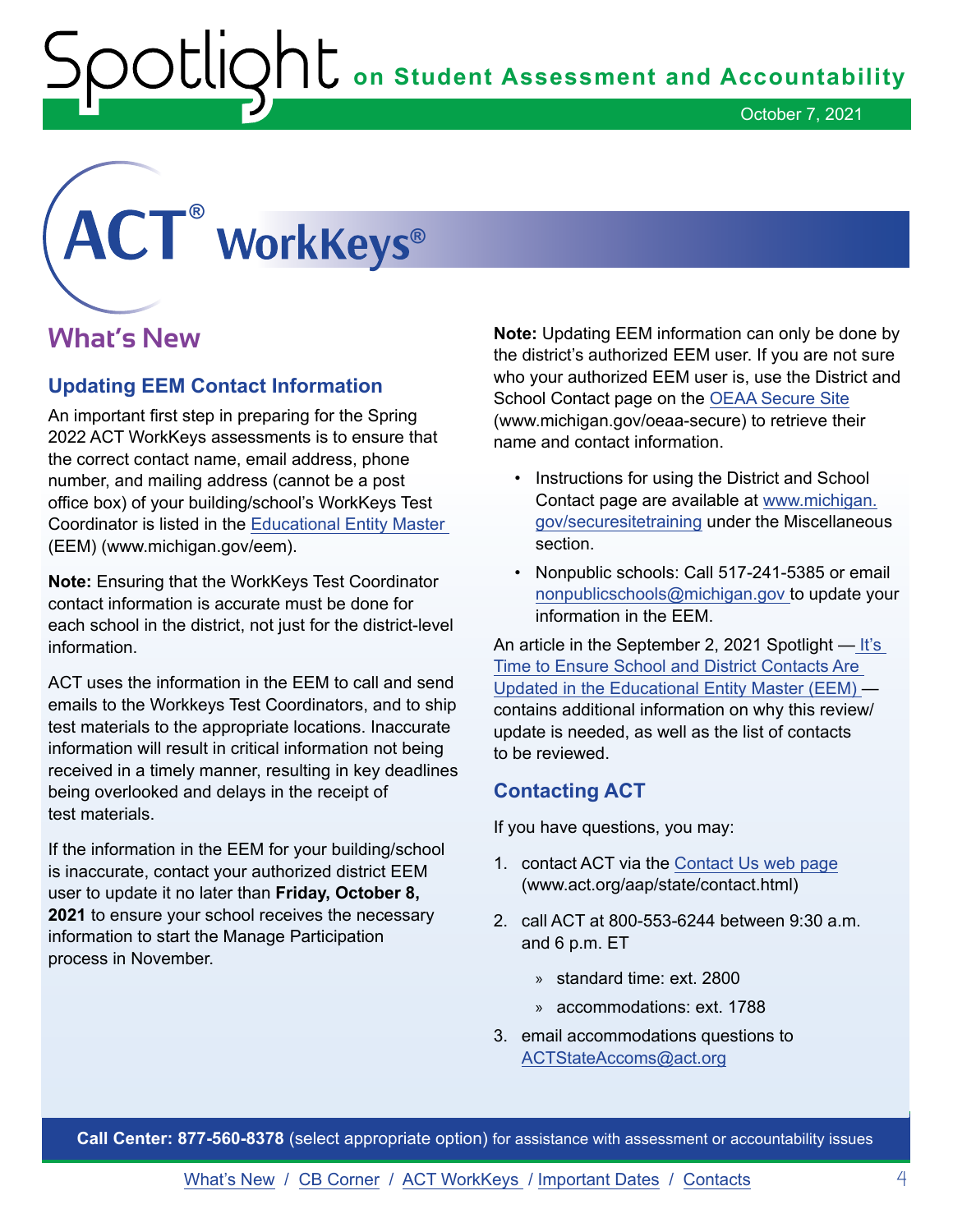# **on Student Assessment and Accountability** October 7, 2021

# <span id="page-4-0"></span>**Important Dates**

# **October 2021**

## **ACT WorkKeys**

#### **October 8, 2021**

• Deadline to update the WorkKeys Test coordinator contact information in the Educational Entity Master (EEM)

### **Early Literacy and Mathematics**

#### **Now – October 29, 2021**

• Pre-Identification of students in the OEAA Secure Site by 5:00 p.m. for **Early Literacy and Mathematics Benchmark Assessments (K-2)** 

### **Early Literacy and Mathematics**

#### **Now – October 29, 2021**

• **Early Literacy and Mathematics Benchmark Assessments (K-2)** Fall 2020 testing window

#### **WIDA**

#### **October 18 – November 23, 2021**

**• Online Waiver Window** - request waiver to administer pencil/paper by 5:00 p.m. on November 23 for **WIDA ACCESS - PP** 

# **November 2021**

#### **Webinar: New WIDA Screener for Kindergarten**

#### **November 2, 2021, 9:30 - 11:30 a.m.**

• New WIDA Screener for Kindergarten webinar Register for [the webinar](https://forms.gle/qkFZeRrch2ujira59) 

# **December 2021**

Wed

### **Webinar: Technology Coordinator Training**

#### **December 1, 2021, 10:00 a.m.**

• Winter/Spring 2022 Technology Coordinator Training Zoom webinar [Join the webinar](https://datarecognitioncorp.zoom.us/j/84084055143)

Thu

 $\Gamma$ 

5

12

6

13

#### **WIDA Assessment Office Hours**

#### **December 2, 2021, 3:00 - 4:00 p.m.**

• Microsoft Teams meetings for educators coordinating or administering the WIDA assessments to ask questions of Michigan Department of Education staff. ([Microsoft Teams Link](https://teams.microsoft.com/l/meetup-join/19%3ameeting_ZTI2YjQwZjUtMjU0NC00ZmQ1LWE1YWItNDI2ZjYwN2I1N2E5%40thread.v2/0?context=%7b%22Tid%22%3a%22d5fb7087-3777-42ad-966a-892ef47225d1%22%2c%22Oid%22%3a%221bb5cc60-e637-4bde-a17c-fc156bd19bc2%22%7d))

#### **December 9, 2021, 3:00 - 4:00 p.m.**

• Microsoft Teams meetings for educators coordinating or administering the WIDA assessments to ask questions of Michigan Department of Education staff. ([Microsoft Teams Link](https://teams.microsoft.com/l/meetup-join/19%3ameeting_ZTI2YjQwZjUtMjU0NC00ZmQ1LWE1YWItNDI2ZjYwN2I1N2E5%40thread.v2/0?context=%7b%22Tid%22%3a%22d5fb7087-3777-42ad-966a-892ef47225d1%22%2c%22Oid%22%3a%221bb5cc60-e637-4bde-a17c-fc156bd19bc2%22%7d))

#### **December 16, 2021, 3:00 - 4:00 p.m.**

• Microsoft Teams meetings for educators coordinating or administering the WIDA assessments to ask questions of Michigan Department of Education staff. ([Microsoft Teams Link](https://teams.microsoft.com/l/meetup-join/19%3ameeting_ZTI2YjQwZjUtMjU0NC00ZmQ1LWE1YWItNDI2ZjYwN2I1N2E5%40thread.v2/0?context=%7b%22Tid%22%3a%22d5fb7087-3777-42ad-966a-892ef47225d1%22%2c%22Oid%22%3a%221bb5cc60-e637-4bde-a17c-fc156bd19bc2%22%7d))

**Call Center: 877-560-8378** (select appropriate option) for assistance with assessment or accountability issues